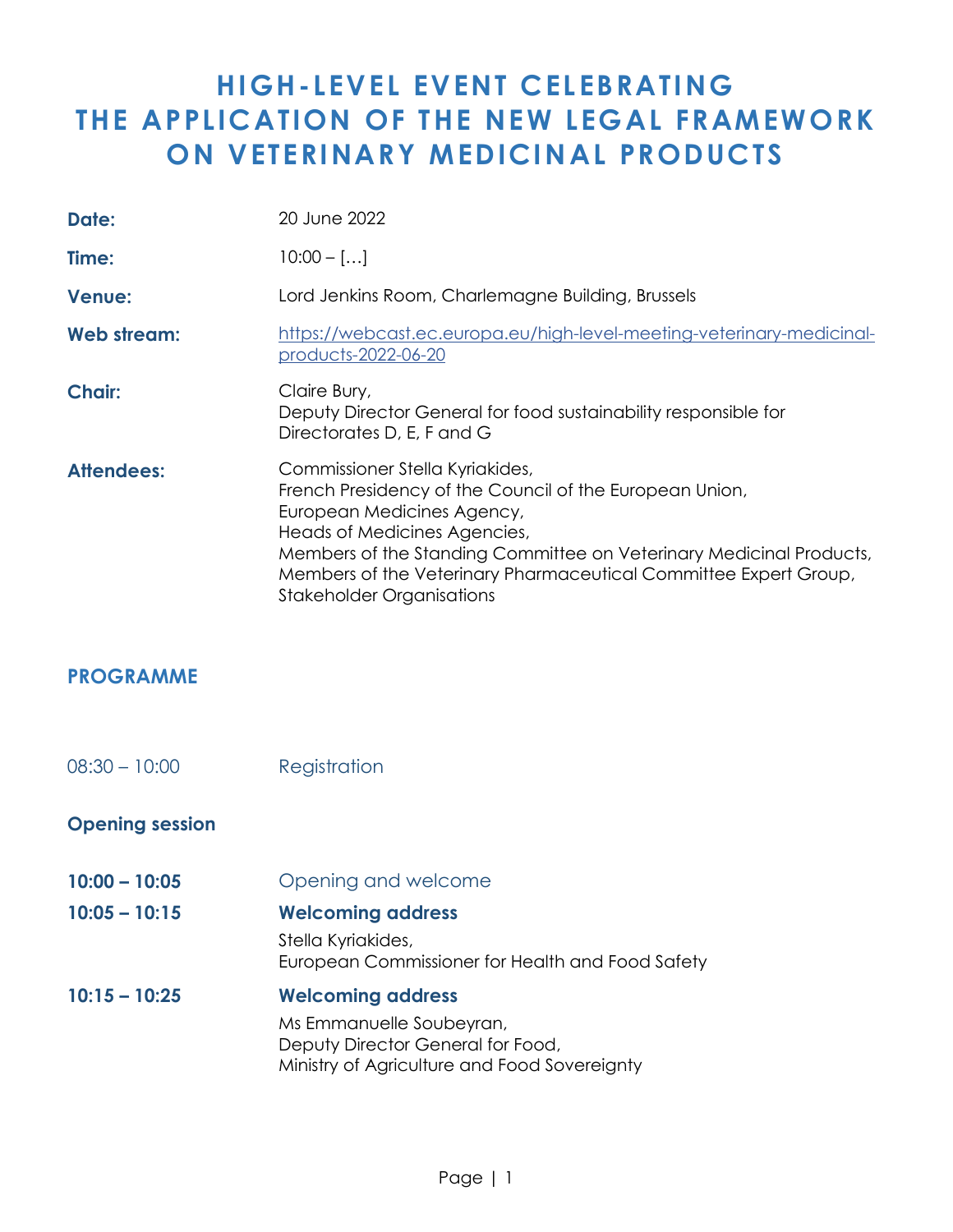| <b>Session I</b>  | <b>Regulatory Network Perspectives</b>                                                                                                                                                                                                          |
|-------------------|-------------------------------------------------------------------------------------------------------------------------------------------------------------------------------------------------------------------------------------------------|
| $10:25 - 10:40$   | <b>European Commission</b><br>Breaking New Ground with the VMP Regulation:<br><b>Achievements and Challenges Ahead</b><br>Ms Eva Zamora Escribano,<br>Head of Unit Animal Nutrition, Veterinary Medicines                                       |
| $10:40 - 10:55$   | <b>European Medicines Agency</b><br>Delivering Regulation (EU) 2019/6: Climbing the<br><b>Mountain Together</b><br>Mr Ivo Claassen,<br>Deputy Executive Director, Head of the Veterinary<br><b>Medicines Division</b>                           |
| $10:55 - 11:10$   | <b>Heads of Medicines Agencies</b><br>How Implementation of the VMP regulation<br>Strengthens the European Medicine Regulatory<br>Network<br>Mr Jean-Pierre Orand,<br>Director of the French Agency for Veterinary<br><b>Medicinal Products</b> |
| $11:10 - 11:20$   | Q&As                                                                                                                                                                                                                                            |
| $11:20 - 11:40$   | Coffee break                                                                                                                                                                                                                                    |
| <b>Session II</b> | <b>Stakeholder Perspectives</b>                                                                                                                                                                                                                 |
| $11:40 - 11:55$   | <b>AnimalHealth Europe</b><br>How the VMP Regulation Increases the Availability<br>of Veterinary Medicines Across Europe<br>Ms Roxane Feller,<br><b>Secretary General</b>                                                                       |
| $11:55 - 12:10$   | <b>Access VetMed</b><br>Generic and Added Value Veterinary Medicines<br>Entering a New Era<br>Ms Dolores Cainzos,<br>Chair                                                                                                                      |